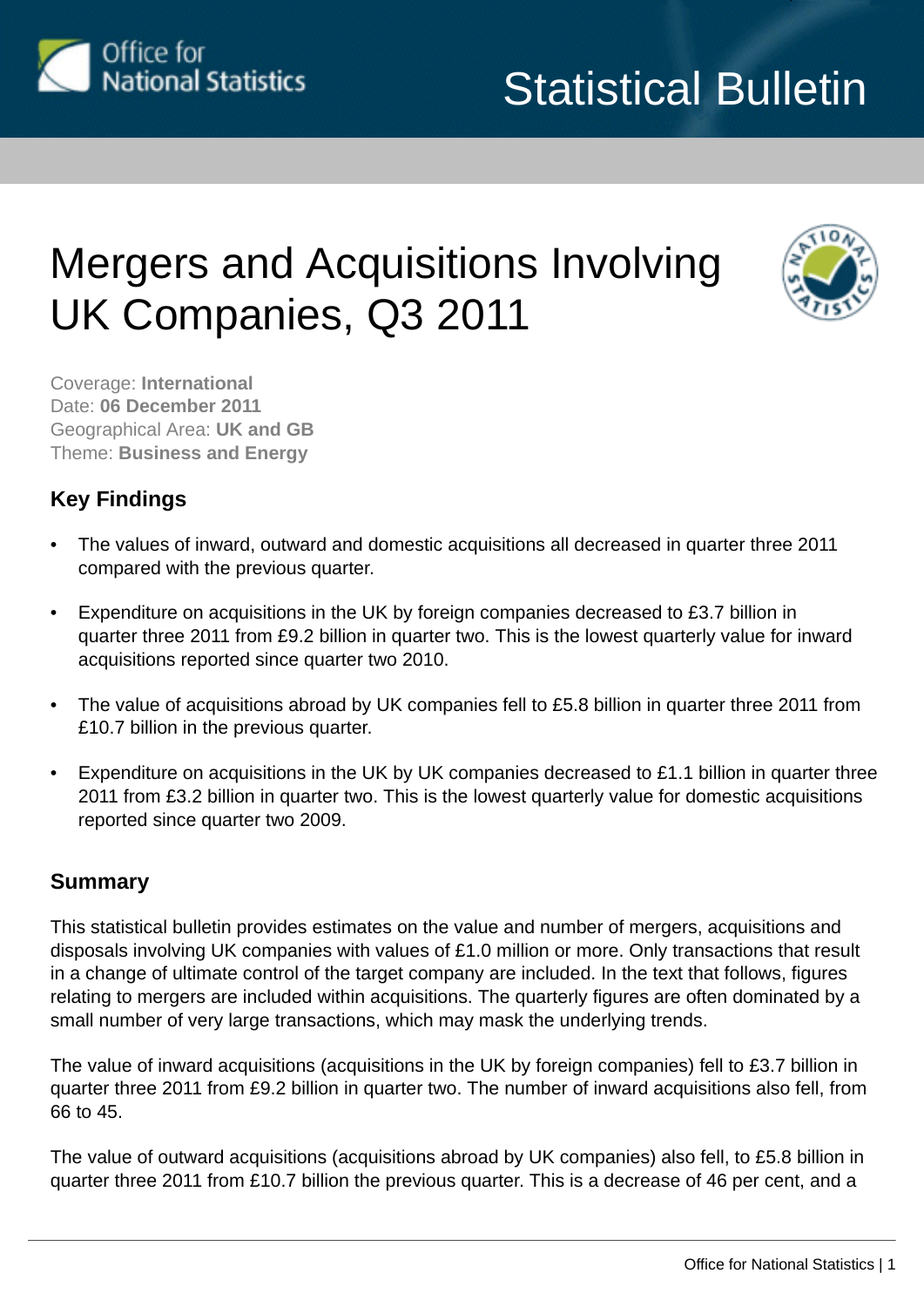fall of 72 per cent from the quarter one value of £20.6 billion. The number of outward acquisitions also fell, from 63 reported in quarter two to 42 in quarter three.

The value of domestic acquisitions (acquisitions in the UK by other UK companies) decreased to £1.1 billion in quarter three 2011 from £3.2 billion in quarter two. This is the lowest quarterly value for domestic acquisitions reported since quarter two 2009. The number of domestic acquisitions also fell, from 92 transactions reported in quarter two to 63 in quarter three.

## **Number and value of mergers and acquisitions involving UK companies**

| Values in £ billion |  |  |
|---------------------|--|--|

|          | <b>Acquisitions abroad by</b><br>UK companies <sup>1</sup> |              | <b>Acquisitions in the UK</b><br>by foreign companies <sup>1</sup> |              | <b>Acquisitions in the UK</b><br>by UK companies <sup>1</sup> |              |
|----------|------------------------------------------------------------|--------------|--------------------------------------------------------------------|--------------|---------------------------------------------------------------|--------------|
|          | <b>Number</b>                                              | <b>Value</b> | <b>Number</b>                                                      | <b>Value</b> | <b>Number</b>                                                 | <b>Value</b> |
| 2009     | 118                                                        | 10.1         | 112                                                                | 32.0         | 286                                                           | 12.2         |
| 2010     | 199                                                        | 12.4         | 212                                                                | 36.6         | 325                                                           | 12.6         |
| 2010 Q2  | 49                                                         | 2.3          | 48                                                                 | 2.8          | 95                                                            | 2.0          |
| 2010 Q3  | 54                                                         | 5.3          | 59                                                                 | 12.4         | 80                                                            | 2.9          |
| 2010 Q4  | 66                                                         | 3.8          | 51                                                                 | 7.0          | 83                                                            | 6.3          |
| 2011 Q1r | 61                                                         | 20.6         | 46                                                                 | 5.5          | 70                                                            | 1.4          |
| 2011 Q2r | 63                                                         | 10.7         | 66                                                                 | 9.2          | 92                                                            | 3.2          |
| 2011 Q3p | 42                                                         | 5.8          | 45                                                                 | 3.7          | 63                                                            | 1.1          |

#### **Table notes:**

1. See background notes 4, 5 and 6

2. r=revised, p=provisional

## **Download table**

**XLS** [XLS format](http://www.ons.gov.uk:80/ons/rel/international-transactions/mergers-and-acquisitions-involving-uk-companies/q3-2011/prt-ma-summary.xls) (14.5 Kb)

## **Transactions in the UK by foreign companies**

## **Number and value of transactions ([Table 1 \(35.5 Kb Excel sheet\)\)](http://www.ons.gov.uk:80/ons/rel/international-transactions/mergers-and-acquisitions-involving-uk-companies/q3-2011/rft-am-table01.xls)**

Expenditure on acquisitions in the UK by foreign companies fell to £3.7 billion in quarter three 2011 from £9.2 billion in quarter two. This is a decrease of 60 per cent, and is the lowest quarterly value for inward acquisitions reported since quarter two 2010. Overall the level of inward investment remains historically low as illustrated in figures 1 and 2 below. The significant decrease in the value of acquisitions compared with quarter two reflects both a decrease in the number of deals and fewer transactions with relatively high values.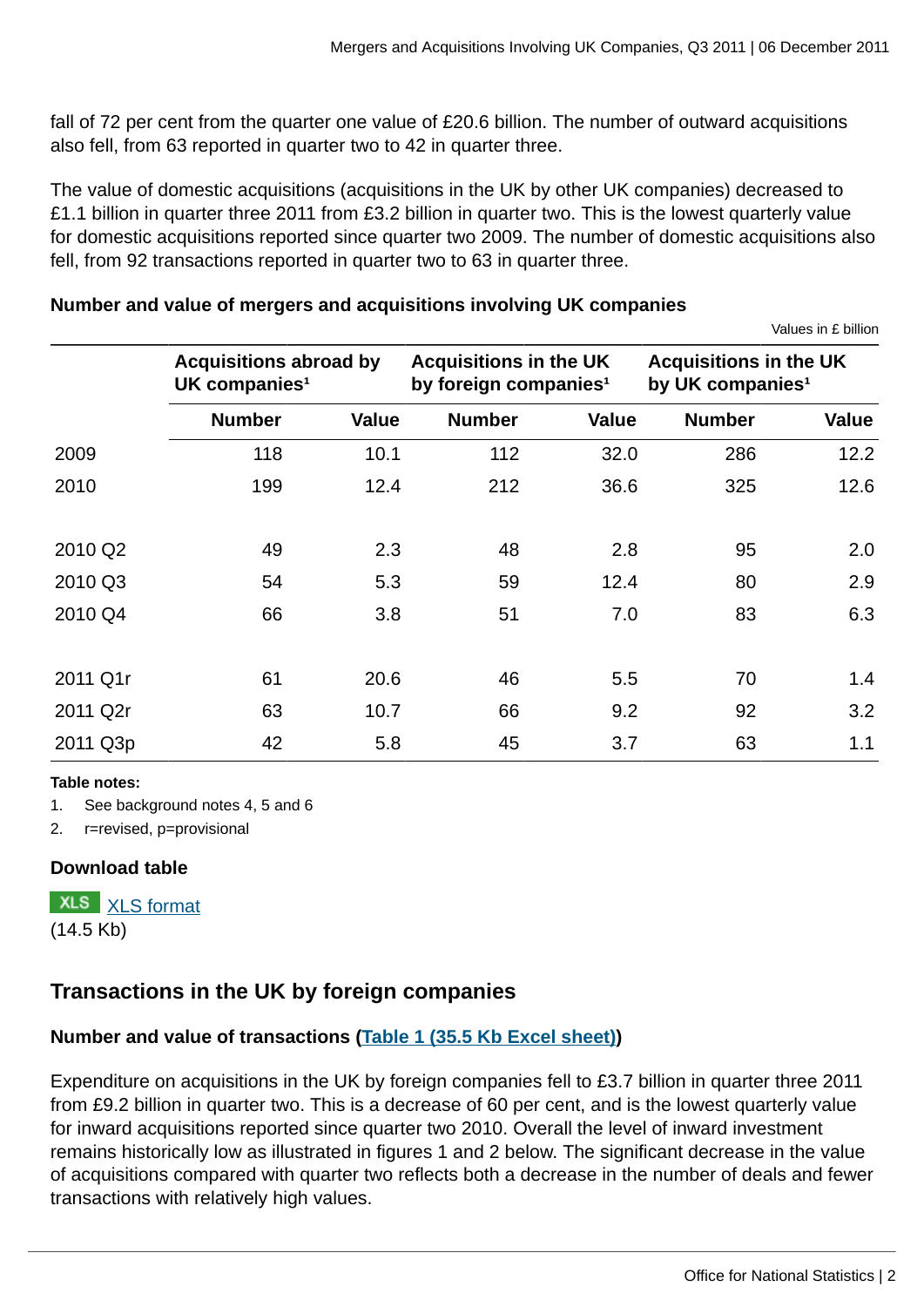The largest inward transaction by value in quarter three was the acquisition of RAC Ltd by The Carlyle Group of the USA for a press reported value of about £1.0 billion. Additional significant transactions included the acquisition of J.Choo Ltd by John.A.Benckiser SE of Austria, the acquisition of Holidaybreak Plc by Cox and Kings Ltd of India and the acquisition of Chaucer Holdings Plc, by The Hannover Insurance Group Inc of the USA.

## **Figure 1: Expenditure on acquisitions in the UK by foreign companies**

Quarter one 2007 - quarter three 2011



Source: Mergers & Acquisitions, Investment in UK Companies by Foreign Companies, Deferred Payment Investment/Disinvestment in UK Companies by Foreign Companies - Office for National **Statistics** 

## **Download chart**

[PNG](http://www.ons.gov.uk:80/ons/rel/international-transactions/mergers-and-acquisitions-involving-uk-companies/q3-2011/lct-inward-values.png) PNG

(24.5 Kb)

## **Download chart**

**XLS** [XLS format](http://www.ons.gov.uk:80/ons/rel/international-transactions/mergers-and-acquisitions-involving-uk-companies/q3-2011/chd-inward-values.xls) (13.5 Kb)

There were 45 acquisitions, with values over £1.0 million, of UK companies by foreign companies in quarter three 2011 compared with 66 the previous quarter.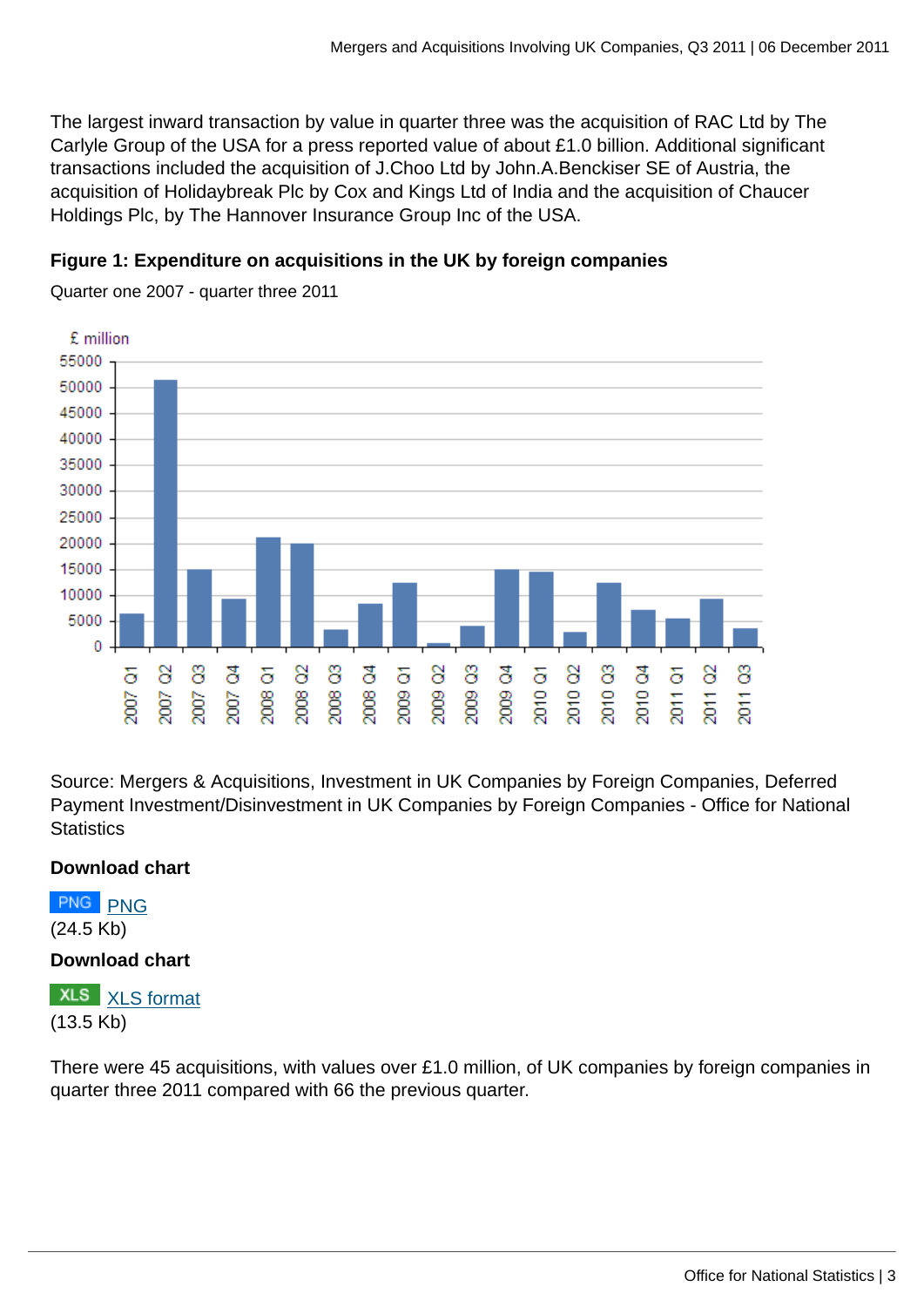## **Figure 2: Number of acquisitions in the UK by foreign companies**

Quarter one 2007 - quarter three 2011



Source: Mergers & Acquisitions, Investment in UK Companies by Foreign Companies, Deferred Payment Investment/Disinvestment in UK Companies by Foreign Companies - Office for National **Statistics** 

#### **Notes:**

1. At quarter one 2010 the deal identification threshold was raised from £0.1 million to £1.0 million. There is therefore a discontinuity in the number of transactions reported, as shown in the chart above.

## **Download chart**

[PNG](http://www.ons.gov.uk:80/ons/rel/international-transactions/mergers-and-acquisitions-involving-uk-companies/q3-2011/lct-inward-numbers.png) PNG (29.1 Kb)

**Download chart**

**XLS** [XLS format](http://www.ons.gov.uk:80/ons/rel/international-transactions/mergers-and-acquisitions-involving-uk-companies/q3-2011/chd-inward-numbers.xls) (14 Kb)

There were seven disposals of UK companies by foreign companies in quarter three 2011 with a total value of £0.6 billion, a decrease of about 90 per cent from quarter two.

The largest inward disposal by value in quarter three was the disposal by Towerbrook Capital Partners LP of the Cayman Islands of its stake in J.Choo Ltd.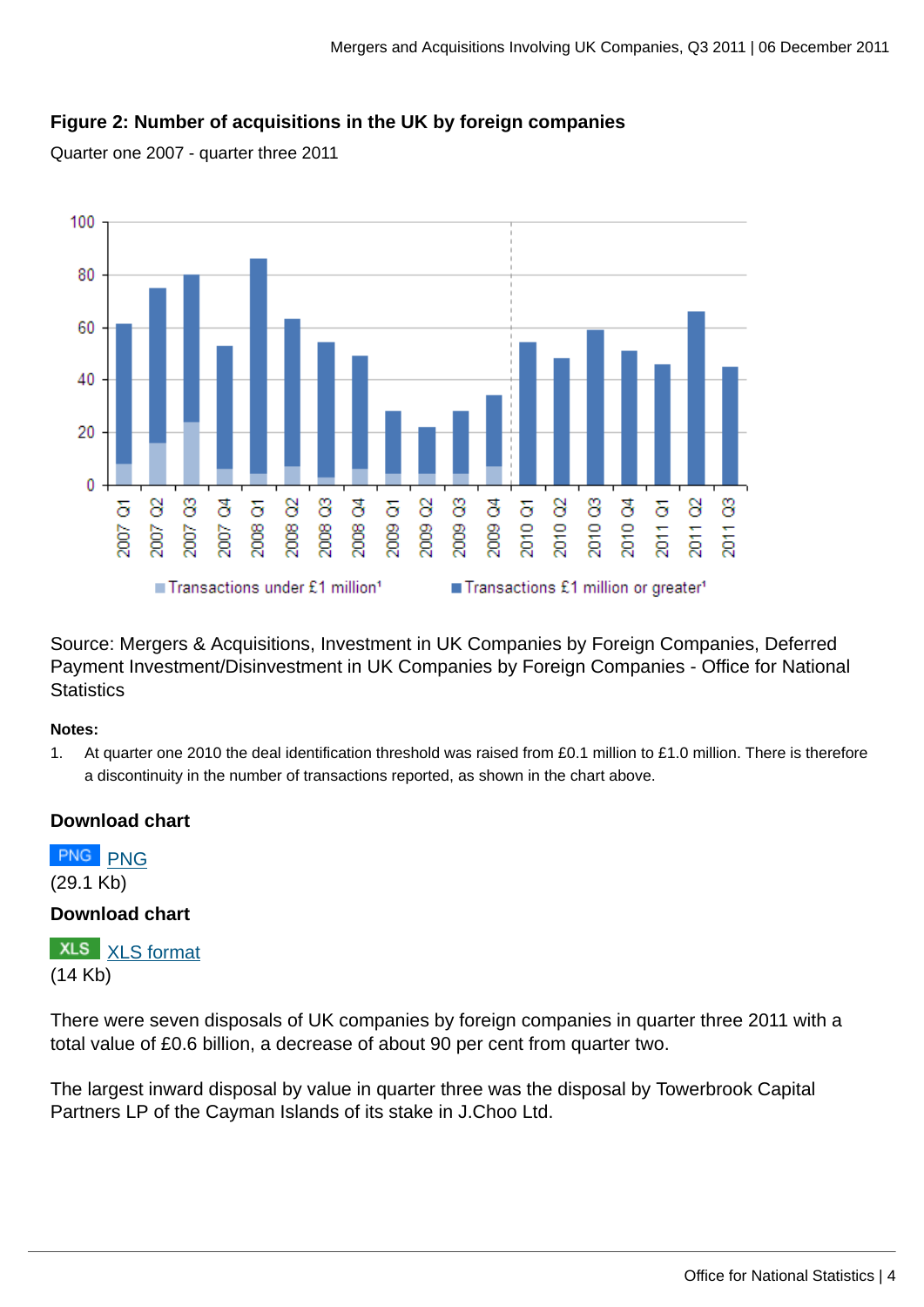## **Transactions abroad by UK companies**

## **Number and value of transactions ([Table 1 \(35.5 Kb Excel sheet\)\)](http://www.ons.gov.uk:80/ons/rel/international-transactions/mergers-and-acquisitions-involving-uk-companies/q3-2011/rft-am-table01.xls)**

Expenditure on acquisitions abroad by UK companies fell to £5.8 billion in quarter three 2011 from £10.7 billion the previous quarter. This is a decrease of 46 per cent, and a fall of 72 per cent from the quarter one value of £20.6 billion, as illustrated in figure 3. As with inward acquisitions, the decrease reflects both a lower number of reported deals and the presence in quarter one and quarter two of a small number of transactions with very large values.

Significant outward transactions by value in quarter three 2011 include the acquisition by Vodafone Group Plc, of a controlling stake in Vodafone Essar Ltd of India, for a press-reported value of £2.6 billion and the acquisition by Diageo Plc of Mey Icki Sanayi Ve Ticaret of Turkey.

## **Figure 3: Expenditure on acquisitions abroad by UK companies**



Quarter one 2007 - quarter three 2011

Source: Mergers & Acquisitions, Investment in Foreign Companies by UK Companies, Deferred Payment Investment/Disinvestment in Foreign Companies by UK Companies - Office for National **Statistics** 

## **Download chart**

[PNG](http://www.ons.gov.uk:80/ons/rel/international-transactions/mergers-and-acquisitions-involving-uk-companies/q3-2011/lct-outward-values.png) PNG (24.5 Kb)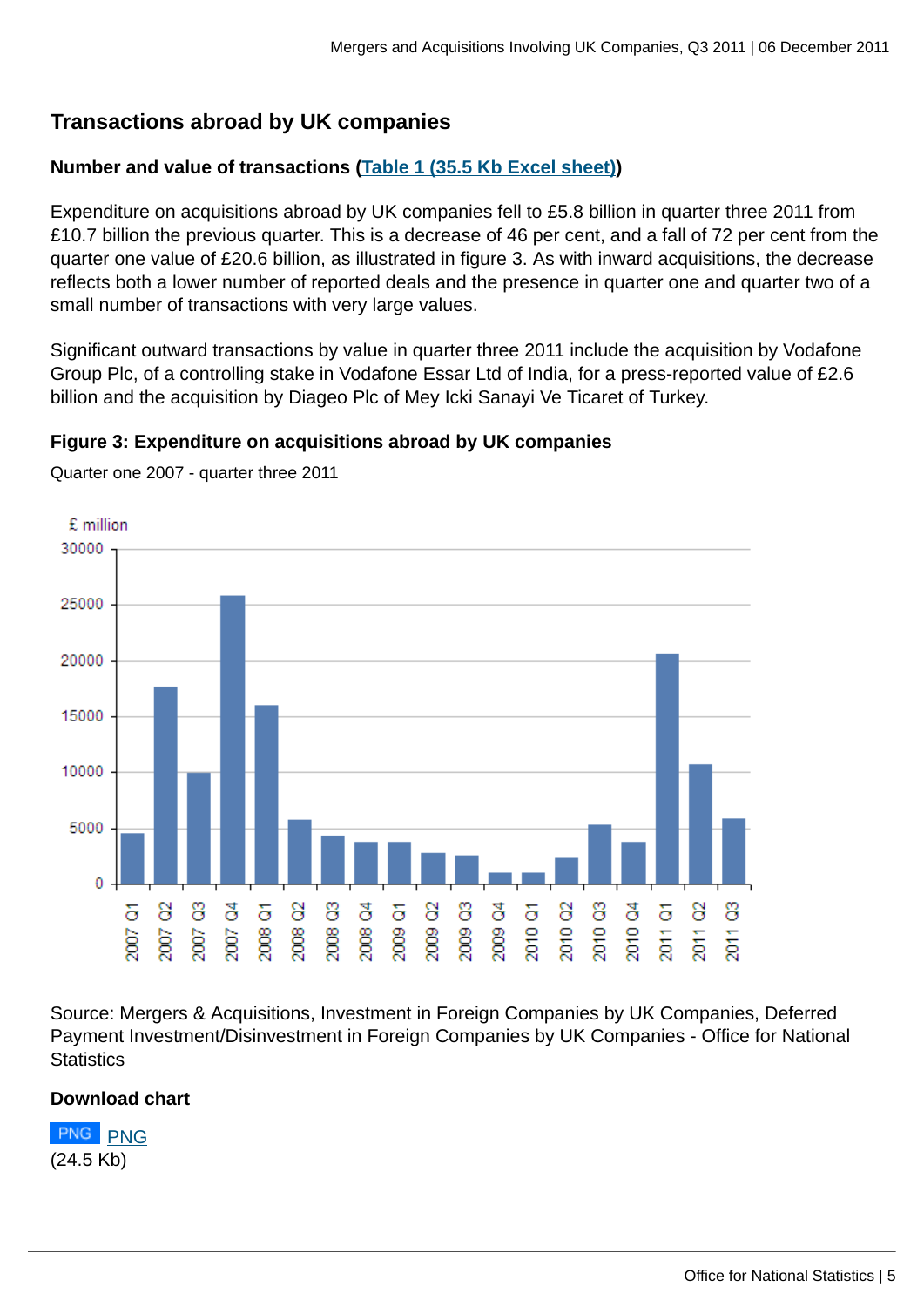## **Download chart**

**XLS** [XLS format](http://www.ons.gov.uk:80/ons/rel/international-transactions/mergers-and-acquisitions-involving-uk-companies/q3-2011/chd-outward-values.xls) (13.5 Kb)

As mentioned above, the number of acquisitions also decreased from the previous quarter. There were 42 acquisitions of foreign companies by UK companies with values over £1.0 million in quarter three 2011 compared with 63 in the previous quarter.

## **Figure 4: Number of acquisitions abroad by UK companies**

150 125 100 75 50 25  $\Omega$ 2010 Q3 2009 Q3 2010<sub>02</sub> 2010<sub>Q4</sub> 8 8 है δ 8 8 ै δ 8 2009 Q4 δ  $\overline{\sigma}$ 8 δ  $2010$  $2011$  $\frac{1}{20}$ 2009 2008 2008 2008 2009  $\overline{5}$  $\overline{5}$ 2007 2008 2007 ■ Transactions under £1 million<sup>1</sup> Transactions £1 million or greater<sup>1</sup>

Quarter one 2007 - quarter three 2011

Source: Mergers & Acquisitions, Investment in Foreign Companies by UK Companies, Deferred Payment Investment/Disinvestment in Foreign Companies by UK Companies - Office for National **Statistics** 

#### **Notes:**

1. At quarter one 2010 the deal identification threshold was raised from £0.1 million to £1.0 million. There is therefore a discontinuity in the number of transactions reported, as shown in the chart above.

## **Download chart**

**[PNG](http://www.ons.gov.uk:80/ons/rel/international-transactions/mergers-and-acquisitions-involving-uk-companies/q3-2011/lct-outward-numbers.png)** PNG (28.1 Kb)

**Download chart**

**XLS** [XLS format](http://www.ons.gov.uk:80/ons/rel/international-transactions/mergers-and-acquisitions-involving-uk-companies/q3-2011/chd-outward-numbers.xls) (14 Kb)

8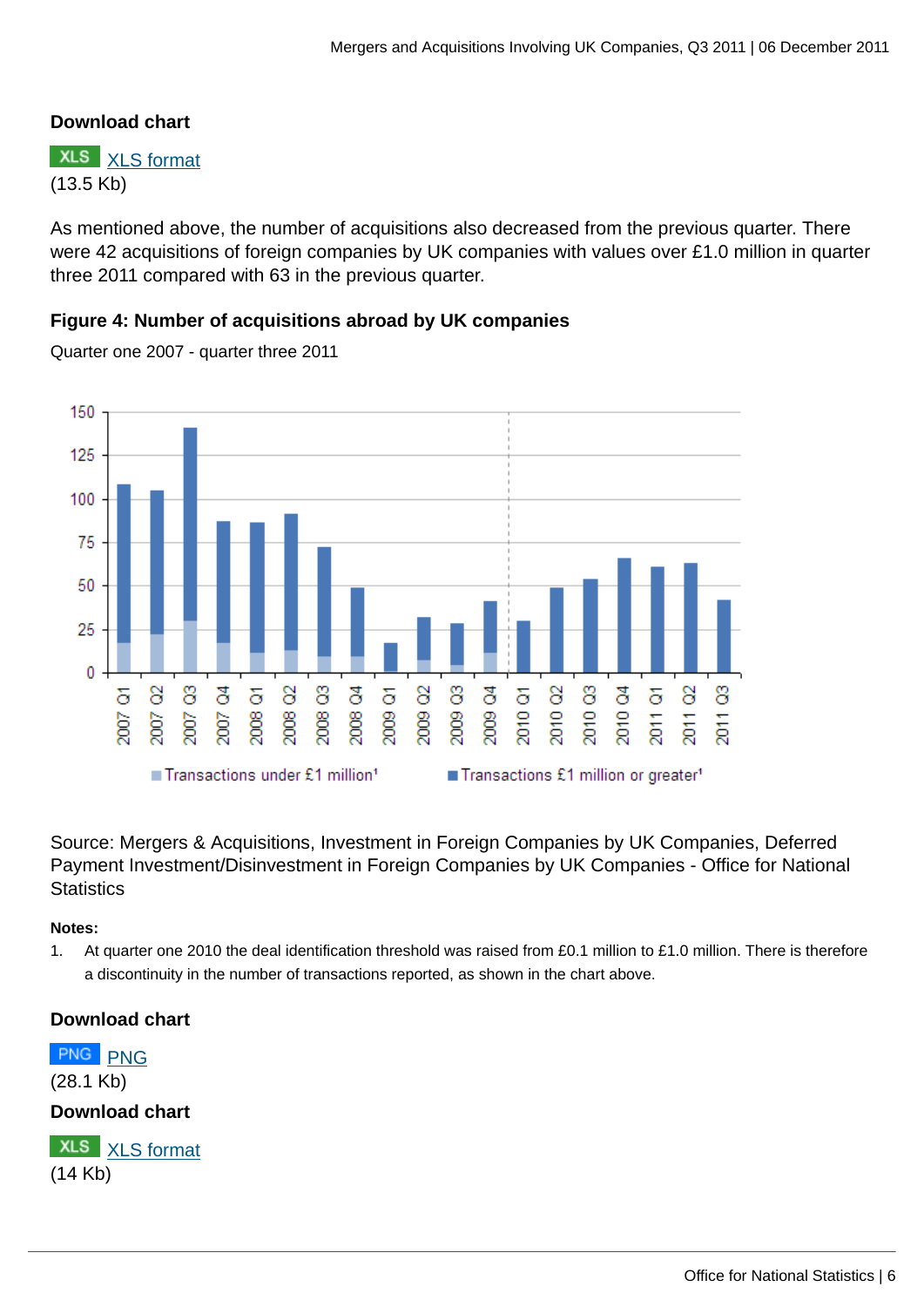There were 11 disposals of foreign companies by UK companies in quarter three 2011 with a total value of £2.9 billion, down slightly from the value of £3.1 billion reported in quarter two. One significant transaction in quarter three was the disposal by AstraZeneca Plc of AstraTech AB of Sweden for a press reported value of £1.1 billion.

#### **Significant transactions abroad by UK companies**

|                                                                    | Value in £ million |
|--------------------------------------------------------------------|--------------------|
| AstraZeneca Plc disposing of AstraTech AB                          | $-1103$            |
| BP Plc disposing of Arco Aluminium Inc                             | $-416$             |
| Serco Group Plc acquiring Intelenet Global<br>Services Private Ltd | 335                |
| <b>GKN Plc acquiring Getrag Driveline Products</b>                 | 295                |
| CSR Plc acquiring Zoran Corporation                                | 281                |
| Rexam Plc disposing of Closures Business                           | $-218$             |
| Rio Tinto Plc disposing of Luzenac Europe SAS                      | $-211$             |

#### **Table notes:**

1. See background notes 2, 3, and 4

#### **Download table**

**XLS** [XLS format](http://www.ons.gov.uk:80/ons/rel/international-transactions/mergers-and-acquisitions-involving-uk-companies/q3-2011/prt-outward-sign.xls) (27 Kb)

## **Transactions in the UK by UK companies**

## **Number and value of transactions ([Table 8 \(33.5 Kb Excel sheet\)\)](http://www.ons.gov.uk:80/ons/rel/international-transactions/mergers-and-acquisitions-involving-uk-companies/q3-2011/rft-am-table08.xls)**

Expenditure on acquisitions in the UK by UK companies fell to £1.1 billion in quarter three 2011 from £3.2 billion in quarter two. This is the lowest quarterly value for domestic acquisitions reported since quarter two 2009, as illustrated in figure 5.

One significant transaction in quarter three was the acquisition by Lightcatch Ltd of Tote (Successor Company) Ltd for a reported value of £0.3 billion.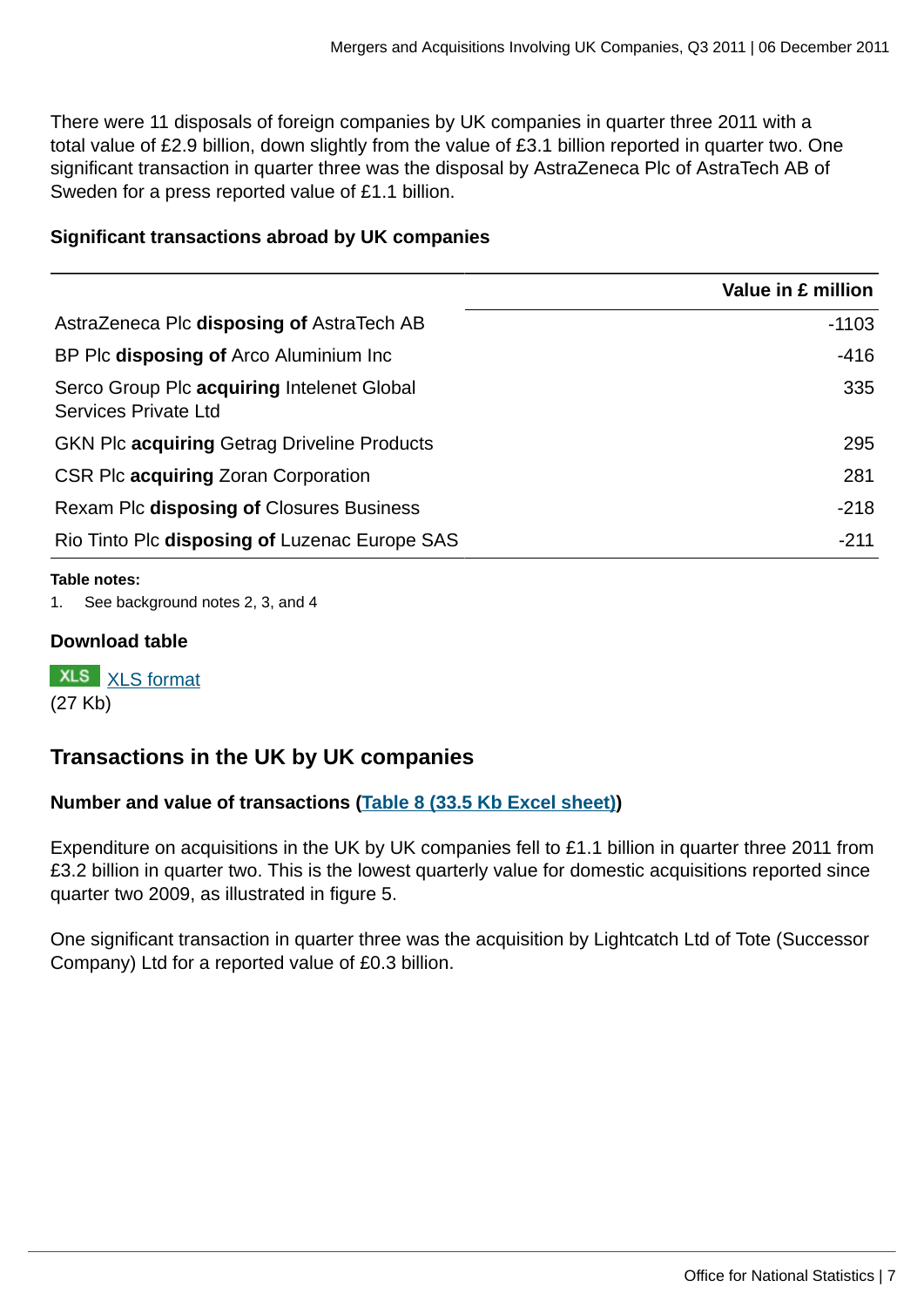## **Figure 5: Expenditure on acquisitions of UK companies by other UK companies**

Quarter one 2007 - quarter three 2011



Source: Mergers & Acquisitions, Investment in UK Companies by Other UK Companies, Deferred Payment Invested in UK Companies by other UK Companies - Office for National Statistics

## **Download chart**

**[PNG](http://www.ons.gov.uk:80/ons/rel/international-transactions/mergers-and-acquisitions-involving-uk-companies/q3-2011/lct-domestic-values.png)** PNG (23.6 Kb)

## **Download chart**

**XLS** [XLS format](http://www.ons.gov.uk:80/ons/rel/international-transactions/mergers-and-acquisitions-involving-uk-companies/q3-2011/chd-domestic-values.xls) (13.5 Kb)

The number of acquisitions also fell in quarter three 2011. There were 63 acquisitions of UK companies by other UK companies with values over £1.0 million in quarter three 2011, compared with 92 in the previous quarter. These transactions consisted of 43 acquisitions of independent companies, comprising 57 per cent of the total value of expenditure on acquisitions and 20 transactions by company groups involving their subsidiaries.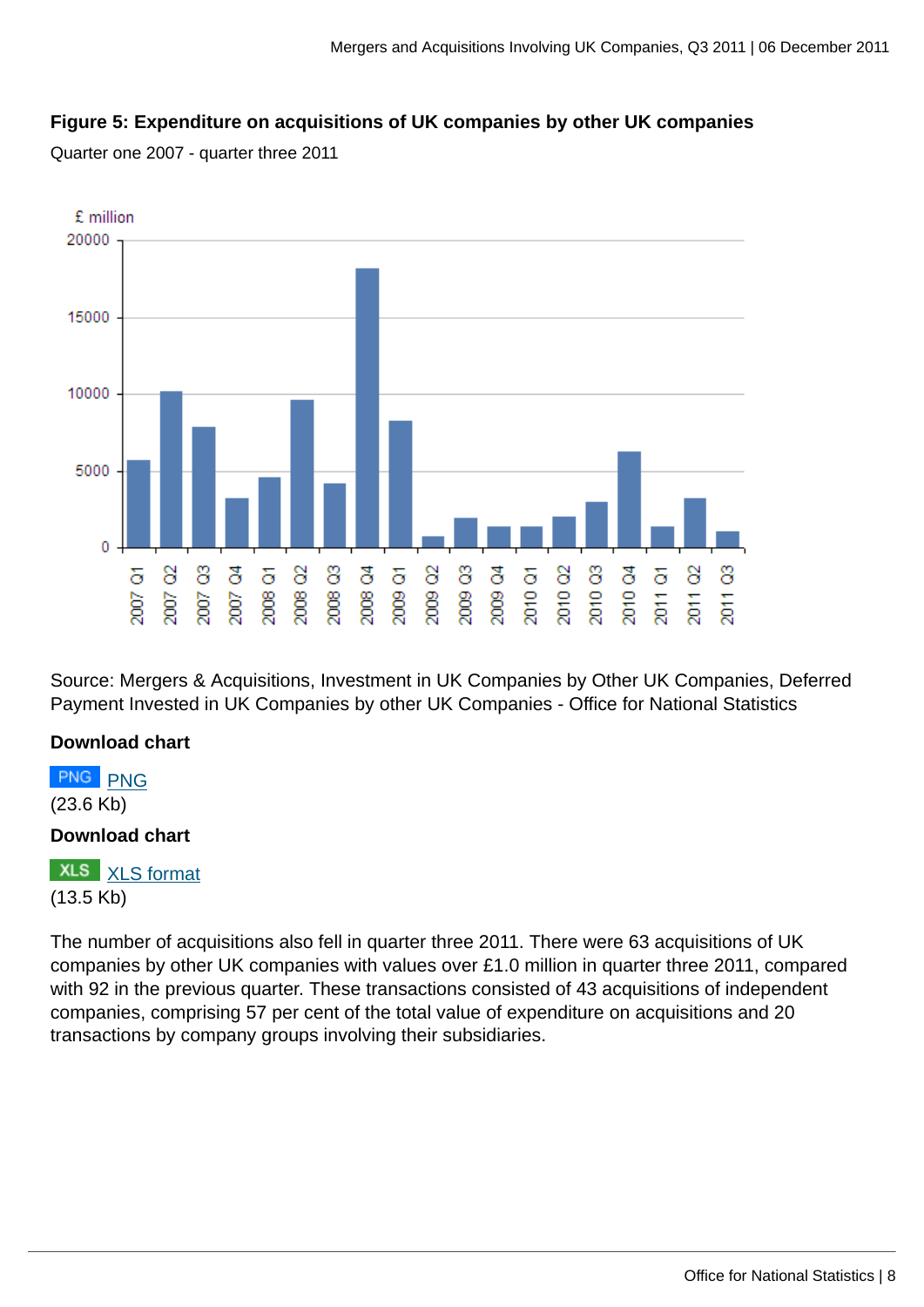## **Figure 6: Number of acquisitions in the UK by UK companies**

Quarter one 2007 - quarter three 2011



Source: Mergers & Acquisitions, Investment in UK Companies by Other UK Companies, Deferred Payment Invested in UK Companies by other UK Companies - Office for National Statistics

#### **Notes:**

1. At quarter one 2010 the deal identification threshold was raised from £0.1 million to £1.0 million. There is therefore a discontinutity in the number of transactions reported, as shown in the chart above.

## **Download chart**

[PNG](http://www.ons.gov.uk:80/ons/rel/international-transactions/mergers-and-acquisitions-involving-uk-companies/q3-2011/lct-domestic-numbers.png) PNG (27.8 Kb)

## **Download chart**

**XLS** [XLS format](http://www.ons.gov.uk:80/ons/rel/international-transactions/mergers-and-acquisitions-involving-uk-companies/q3-2011/chd-domestic-numbers.xls) (14 Kb)

## **Background notes**

## 1. **Basic quality information**

The [Quality and Methodology Information for Mergers and Acquisitions \(M&A\) surveys \(656.3](http://www.ons.gov.uk:80/ons/guide-method/method-quality/quality/quality-information/business-statistics/quality-and-methodology-information-for-mergers-and-acquisitions--m-a--surveys-releases.pdf) [Kb Pdf\)](http://www.ons.gov.uk:80/ons/guide-method/method-quality/quality/quality-information/business-statistics/quality-and-methodology-information-for-mergers-and-acquisitions--m-a--surveys-releases.pdf) report describes in detail the intended uses of the statistics presented in this publication, their general quality and the methods used to produce them.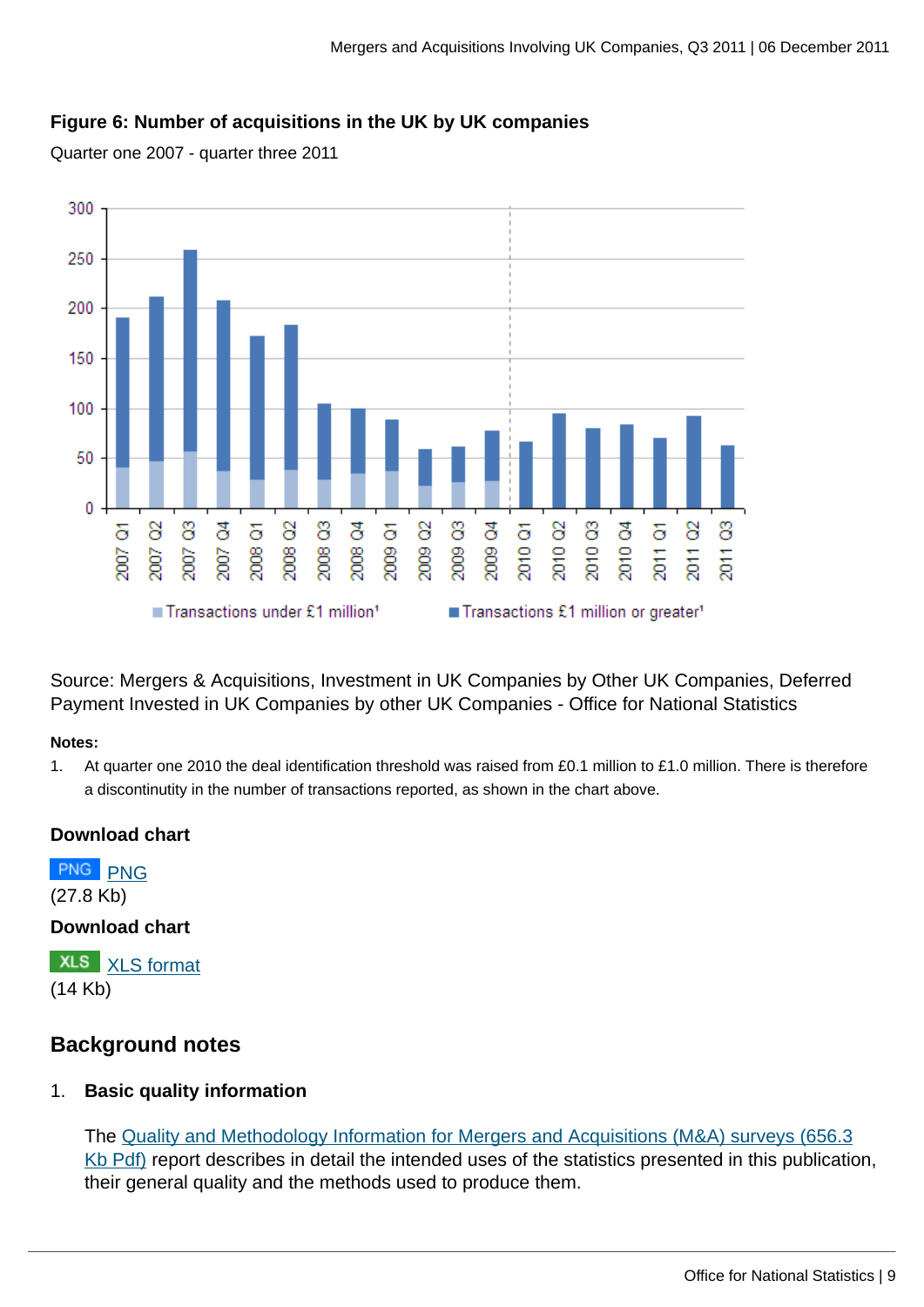#### 2. **Relevance to users**

The estimates presented in this statistical bulletin are a primary source for National Accounts (Balance of Payments), and are used by HM Revenue & Customs, European Central Bank and commercial users. The Foreign & Commonwealth Office and Number 10 Downing Street use the information as part of their briefing for major VIP visits to and from the UK. The estimates are also of interest to academics studying cross-border trade and to foreign embassies.

Source of data: The information collected is based on reports in the financial press; specialist magazines; company and financial websites supplemented by special surveys to businesses to determine the form, value and timing of each transaction.

If the information is not yet in the public domain then such transactions may not be reflected in the analysis. Where full information has not yet been received on the details of the acquisition or disposal the value of the transaction indicated in the public domain is used as an interim estimate.

The estimates shown in this release relate solely to mergers and acquisitions undertaken by companies: acquisitions by natural persons are not included.

#### 3. **Significant transactions**

These tables show the reported figures for a selection of significant transactions that occurred in the quarter, where 'significance' is defined as the absolute value of the deal.

The figures shown are usually the ones available from the financial press or other sources in the public domain although occasionally, with the consent of the company, the value returned to the Office for National Statistics (ONS) is used in the tables instead of the press reported figure. If the company's consent cannot be obtained then the deal is excluded. Occasionally, therefore, a large deal may be missing from the lists so it is best to regard these tables as an indication of the ranking of deals rather than a completely exhaustive listing.

Press reported figures often differ to some extent from those supplied by companies to ONS and it is the latter that are used in compiling statistical aggregates in tables 1-10.

Included in the prices quoted in the tables of significant transactions is the total published price paid for the company excluding any assumed debt where known. Deferred payments are included in the reported price even if the payment is made in a different quarter.

## 4. **Types of transactions covered**

**Mergers** are acquisitions in which all or part of the payment is made in shares, such that the shareholders of the two companies become shareholders of a new, combined company group.

**Demergers** are disposals where a company group divides into two or more separate companies, in such a way that the shareholders of the restructured companies remain the same, or retain the equivalent value shareholding in one of the newly independent companies. Demergers are included in the statistics within disposals.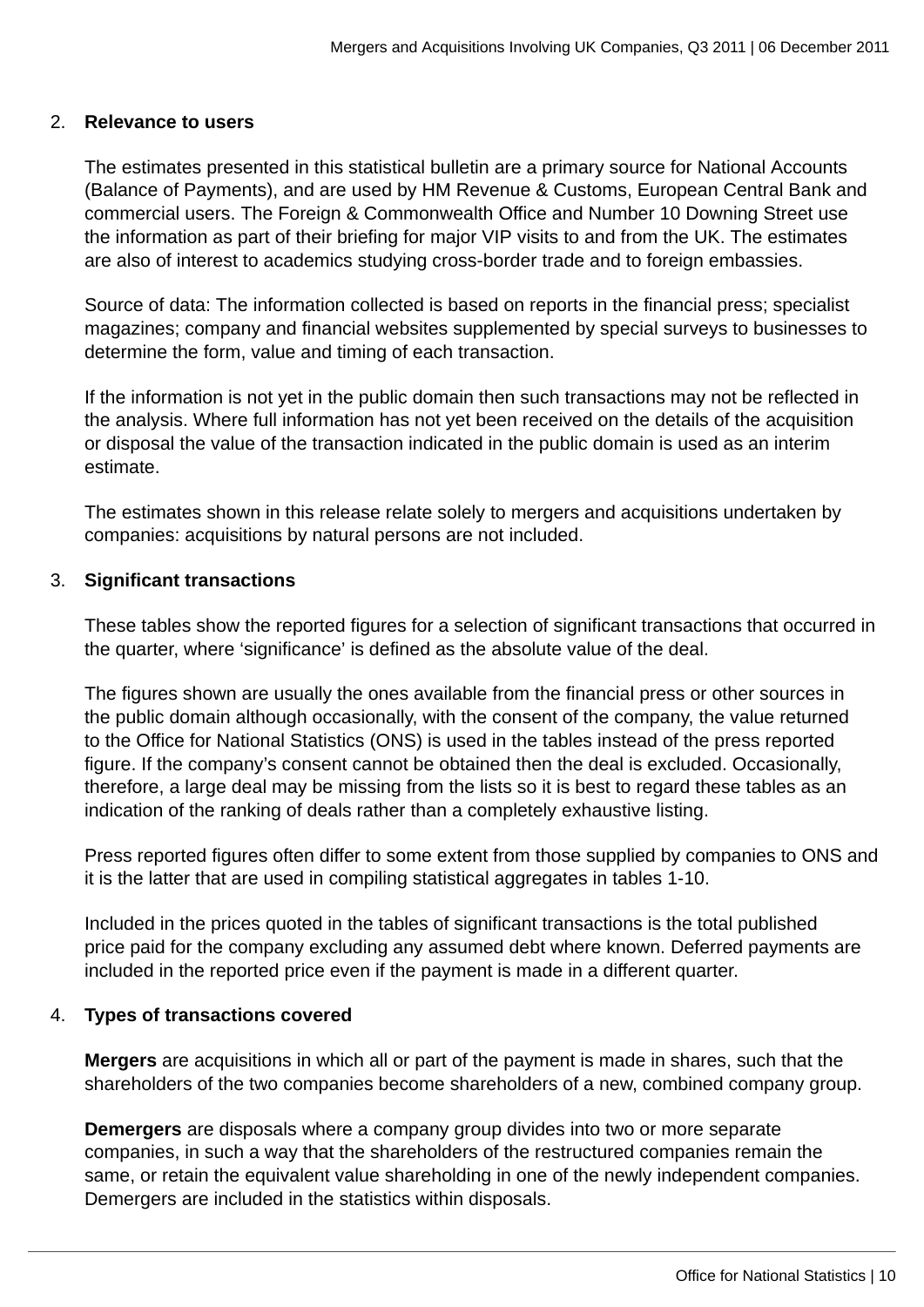**Cross border acquisitions** denotes transactions where a company in one country acquires, either directly or indirectly, a controlling interest in a company in another country.

**Direct transactions** are those where a company in one country acquires a controlling interest in a company incorporated in another country.

**Indirect transactions** are those where a company uses an existing foreign subsidiary to acquire a controlling interest in a company incorporated in another country. The acquiring foreign intermediate company may be located in the same country in which the acquisition is being made or in a different country.

**Acquisitions within the UK by UK companies** denotes mergers and acquisitions involving only UK registered companies.

Where the acquired company was a subsidiary of another company the transaction is classified as a sale between company groups.

The phrase 'acquisitions in the UK by UK companies' refers to deals where the ultimate ownership remains in the UK. This heading does not cover the total number or value of deals where a UK company is the acquirer. When a foreign company acquires a UK company through one of its existing UK subsidiaries or a UK registered special purpose vehicle, that deal is shown as part of the data under 'acquisitions in the UK by foreign companies'. A special purpose vehicle is a company which is set up for the purposes of the acquisition.

## 5. **Financing**

This statistical bulletin provides details of the application of funds to effect mergers and acquisitions and the proceeds raised from disinvestments and demergers.

For indirect foreign transactions there is the added complication of considering the movements of funds either as capital injection or in the form of loans between parent companies and their foreign subsidiaries making the acquisition. Occasionally, the foreign subsidiary obtains the funds required partly or entirely outside the UK from sources such as:

- Own resources.
- Borrowing from banks and other local sources.
- Share, bond and other capital or notes issued abroad.

A transaction may be funded by more than one method.

## 6. **Accuracy**

Data for quarters one and two 2011 have been revised in the light of new information, so revisions to the quarter one and two data have been published in this statistical bulletin.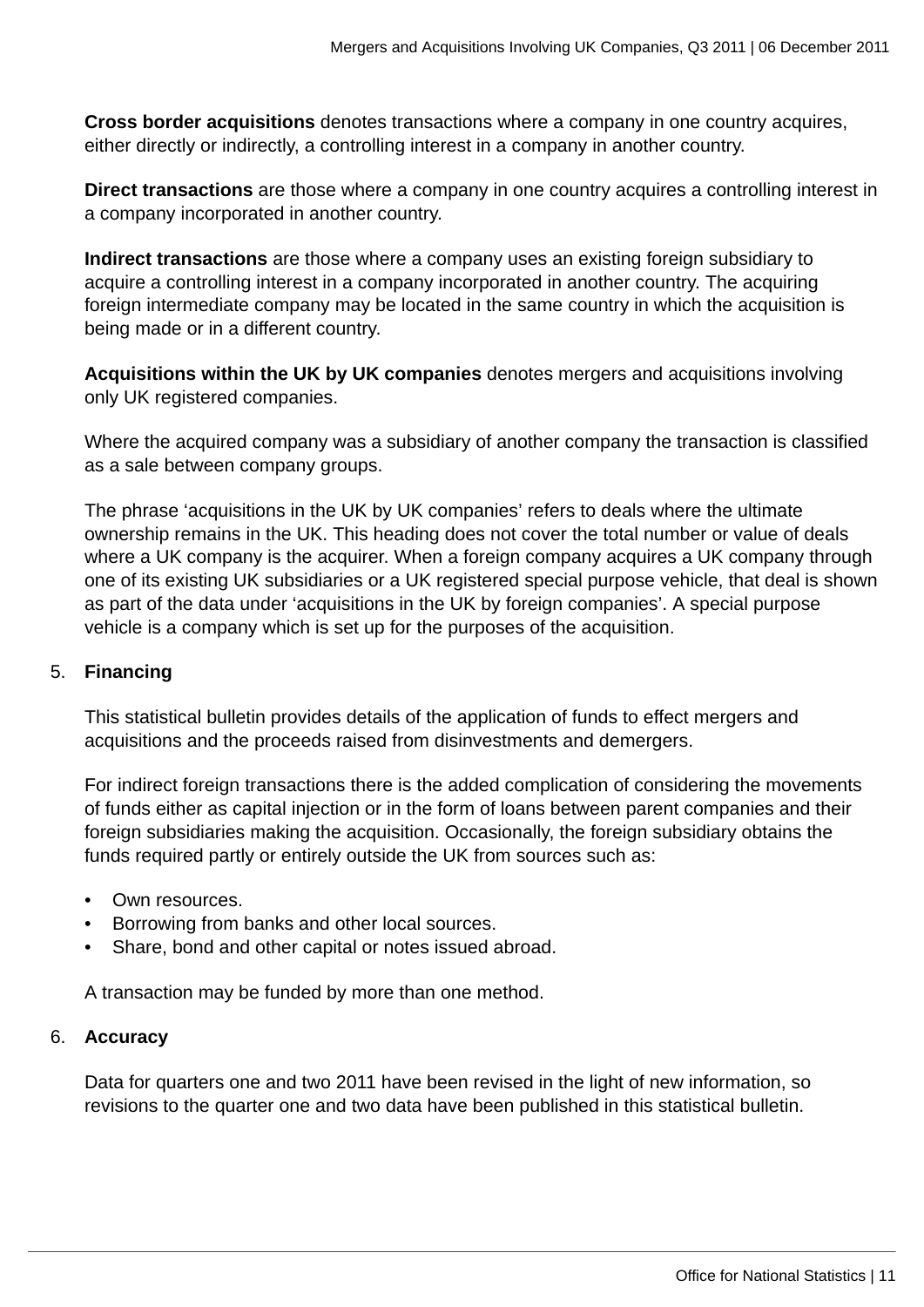The annual data for 2010 was finalised in the quarter one 2011 statistical bulletin and will not be revised further. Revisions to the 2011 quarterly figures will be re-calculated at each quarterly release until quarter one 2012.

Principle reasons for revisions are outlined in the Summary Quality Report linked in section 1 of the background notes.

## **Average Revisions over the previous five quarters**

Number of transactions

|                                                        | <b>Value in latest</b><br>period (Quarter<br>three 2011) | <b>Average revision</b><br>over the last five<br>quarters (bias) | Average over the<br>last five quarters<br>without regard<br>to sign (average<br>absolute<br>revision) |
|--------------------------------------------------------|----------------------------------------------------------|------------------------------------------------------------------|-------------------------------------------------------------------------------------------------------|
| <b>Number of</b><br>outward<br>acquisitions<br>(CBAQ)  | 42                                                       | 18                                                               | 18                                                                                                    |
| <b>Number of</b><br>outward<br>disposals<br>(CBAS)     | 11                                                       | $\overline{7}$                                                   | $\overline{7}$                                                                                        |
| <b>Number</b><br>of inward<br>acquisitions<br>(CBAU)   | 45                                                       | 13                                                               | 13                                                                                                    |
| <b>Number of</b><br>inward disposals<br>(CBAW)         | $\overline{7}$                                           | $\overline{4}$                                                   | $\overline{4}$                                                                                        |
| <b>Number of</b><br>domestic<br>acquisitions<br>(AIHA) | 63                                                       | 24                                                               | 24                                                                                                    |

**Table source:** Office for National Statistics

## **Download table**

**XLS** [XLS format](http://www.ons.gov.uk:80/ons/rel/international-transactions/mergers-and-acquisitions-involving-uk-companies/q3-2011/prt-revise-number.xls) (27 Kb)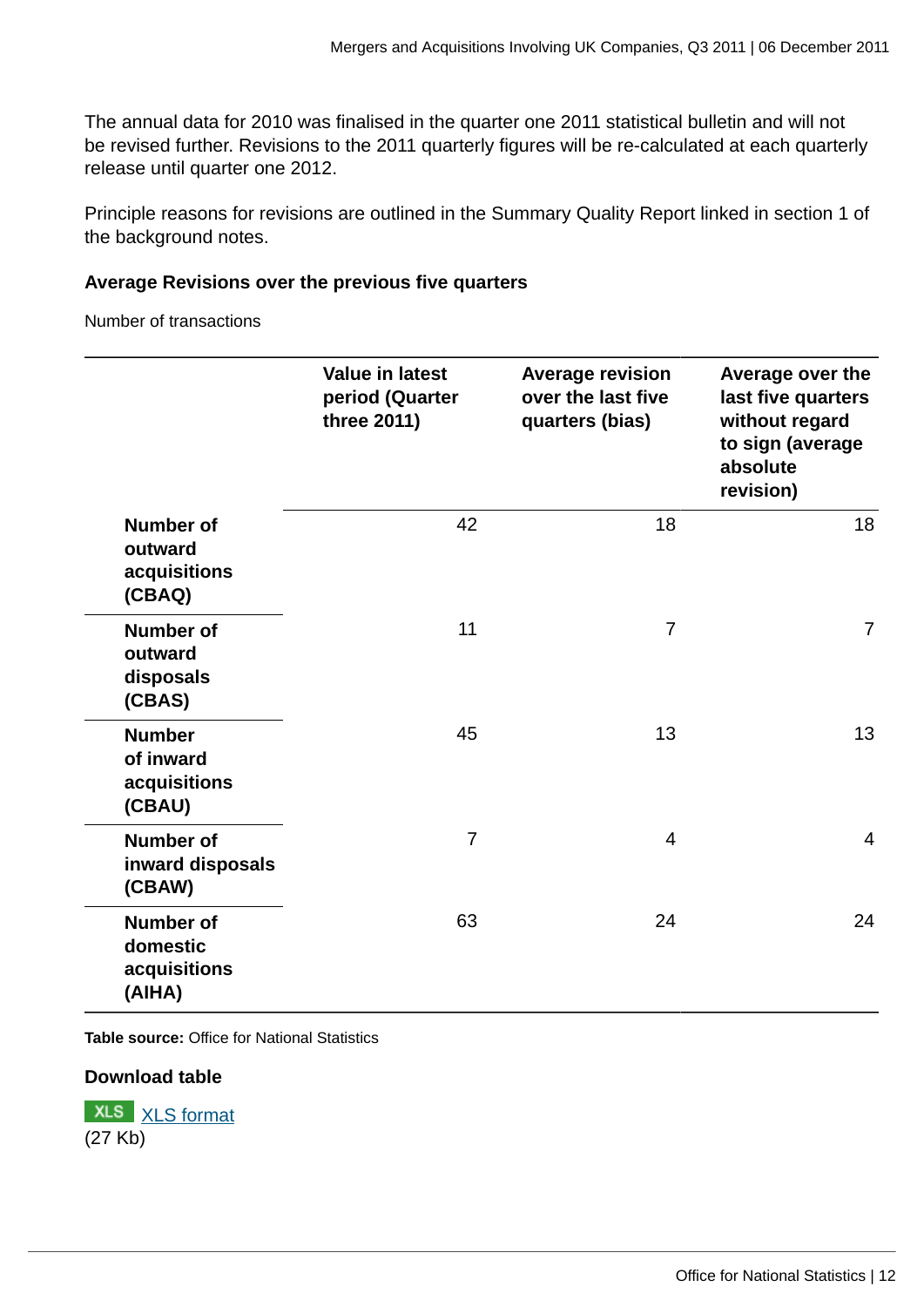#### **Average Revisions over the previous five quarters**

Values of transactions

|                                                       | Values quoted in £ million                               |                                                                  |                                                                                                       |
|-------------------------------------------------------|----------------------------------------------------------|------------------------------------------------------------------|-------------------------------------------------------------------------------------------------------|
|                                                       | <b>Value in latest</b><br>period (Quarter<br>three 2011) | <b>Average revision</b><br>over the last five<br>quarters (bias) | Average over the<br>last five quarters<br>without regard<br>to sign (average<br>absolute<br>revision) |
| <b>Value of outward</b><br>acquisitions<br>(CBBI)     | 5826                                                     | 856                                                              | 410                                                                                                   |
| <b>Value of outward</b><br>disposals<br>(CBBT)        | 2893                                                     | 454                                                              | 1026                                                                                                  |
| <b>Value of inward</b><br>acquisitions<br>(CBCQ)      | 3656                                                     | $-410$                                                           | 186                                                                                                   |
| <b>Value of inward</b><br>disposals<br>(CBDB)         | 571                                                      | 113                                                              | 189                                                                                                   |
| <b>Value of</b><br>domestic<br>acquisitions<br>(DUCM) | 1051                                                     | 830                                                              | 830                                                                                                   |

**Table source:** Office for National Statistics

## **Download table**

**XLS** [XLS format](http://www.ons.gov.uk:80/ons/rel/international-transactions/mergers-and-acquisitions-involving-uk-companies/q3-2011/prt-revisions--values.xls) (27 Kb)

A statistical test is applied to the average revisions to find out if there is bias in the estimates. The revisions are considered to be biased if the mean revision is significantly different from zero. These tests highlight that the revisions were statistically significant for the number of inward, outward and domestic acquisitions and the number of inward disposals. For the other variables, these tests were not statistically significant for any of the key variables, implying that any observed bias was due to chance.

This reflects the fact that the primary reason for revisions to the numbers of transactions is the identification of further deals after the statistics are initially released. However, these additional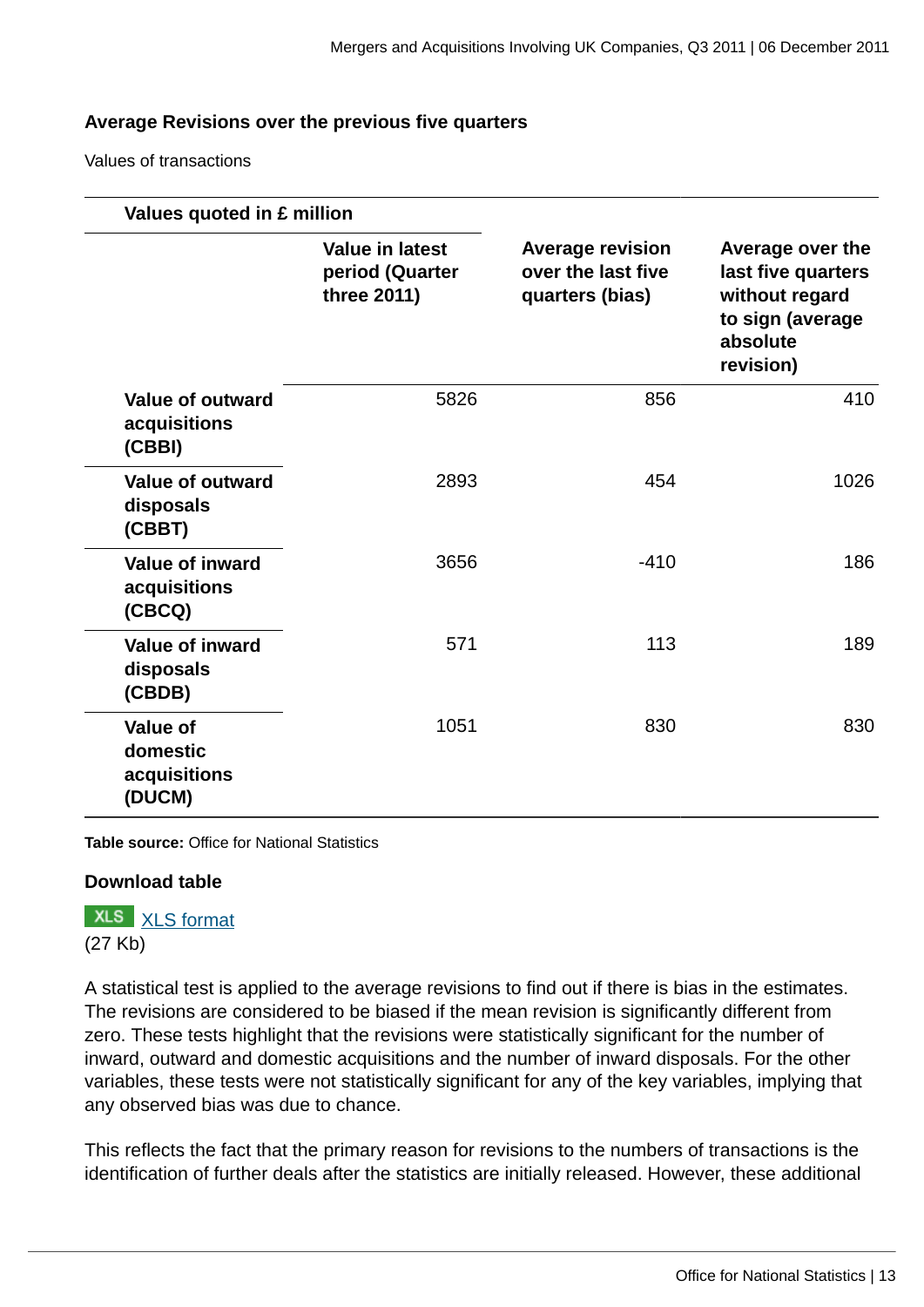transactions typically have relatively small values, so do not tend to lead to similar upward revisions to the statistics on the value of transactions.

#### 7. **Response Rates**

#### **Cross-border mergers and acquisitions (CBAM) inwards**

Statistics of sample size - latest survey conducted

| Reference period  | <b>Quarter 2 2011</b> | <b>Quarter 3 2011</b> |
|-------------------|-----------------------|-----------------------|
| Response rate (%) | 85r                   | 74p                   |

**Table source:** Office for National Statistics

#### **Table notes:**

1. r=revised, p=provisional

#### **Download table**



#### **Cross-border mergers and acquisitions (CBAM) outwards**

Statistics of sample size - latest survey conducted

| Reference period  | <b>Quarter 2 2011</b> | <b>Quarter 3 2011</b> |
|-------------------|-----------------------|-----------------------|
| Response rate (%) | 70r                   | 82p                   |

**Table source:** Office for National Statistics

#### **Table notes:**

1. r=revised, p=provisional

#### **Download table**

**XLS** [XLS format](http://www.ons.gov.uk:80/ons/rel/international-transactions/mergers-and-acquisitions-involving-uk-companies/q3-2011/prt-out-response.xls) (13.5 Kb)

#### **Domestic mergers and acquisitions (DAM)**

Statistics of sample size - last survey conducted

| Reference period  | <b>Quarter 2 2011</b> | <b>Quarter 3 2011</b> |
|-------------------|-----------------------|-----------------------|
| Response rate (%) | 88r                   |                       |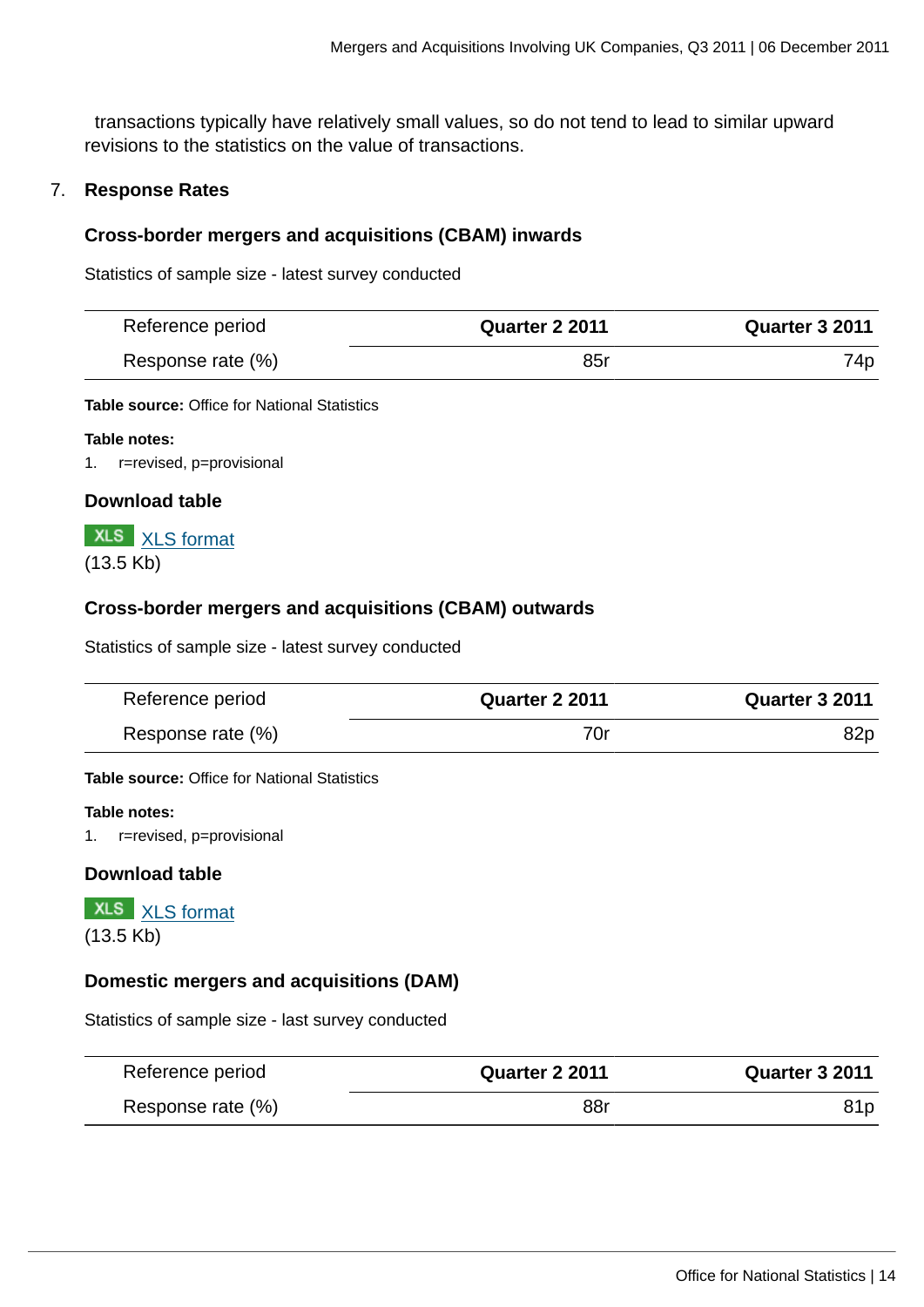**Table source:** Office for National Statistics

#### **Table notes:**

1. r=revised, p=provisional

## **Download table**

**XLS** [XLS format](http://www.ons.gov.uk:80/ons/rel/international-transactions/mergers-and-acquisitions-involving-uk-companies/q3-2011/prt-dam-response.xls) (13.5 Kb)

#### 8. **Notes to tables**

The deal identification threshold has been increased at quarter one 2010 to a value of £1.0 million from a previous value of £0.1 million. As a consequence there is a discontinuity in the number of deals reported from quarter one 2010 onwards compared with previous periods. The size of this discontinuity is highlighted in figures 2, 4 and 6.

Symbols used in the tables are:

.. Figure suppressed to avoid disclosure of information relating to individual enterprises.

– Nil or less than half the final digit shown.

The sum of constituent items in tables may not always agree exactly with the totals shown due to rounding.

## 9. **Office for National Statistics**

The Office for National Statistics (ONS) is the executive office of the UK Statistics Authority, a non-ministerial department, which reports directly to Parliament. ONS is the UK government's single largest statistical producer. It compiles information about the UK's society and economy, and provides the evidence-base for policy and decision-making, the allocation of resources, and public accountability. The Director General of ONS reports directly to the National Statistician who is the Authority's Chief Executive and the Head of the Government Statistical Service.

Follow us on **Twitter** and **Facebook** 

## 10. **The Government Statistical Service (GSS)**

The Government Statistical Service is a network of professional statisticians and their staff operating both within the Office for National Statistics and across more than 30 other government departments and agencies.

#### 11. **National Statistics**

National Statistics are produced to high professional standards set out in the Code of Practice for Official Statistics. They undergo regular quality assurance reviews to ensure that they meet customer needs. They are produced free from any political interference.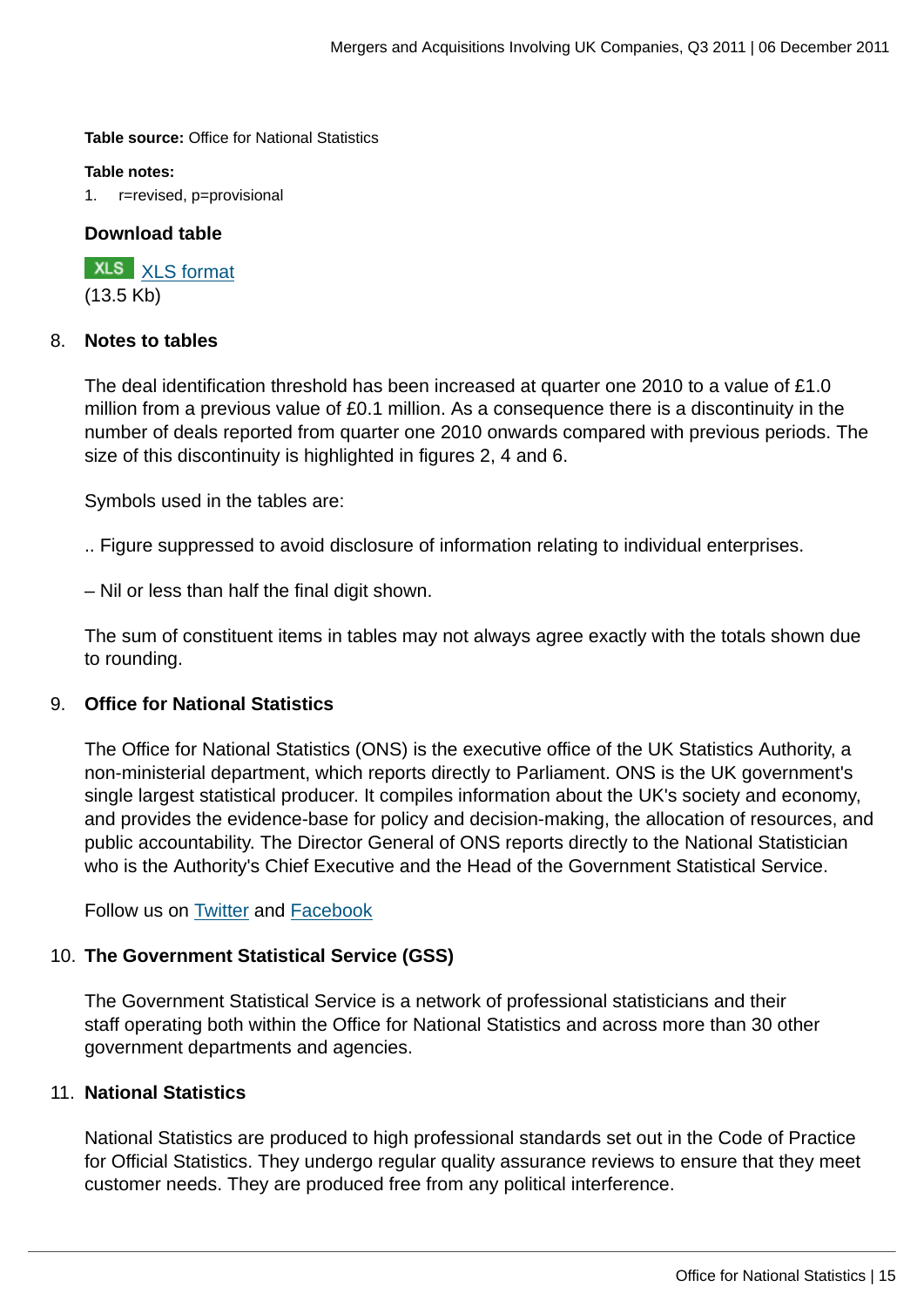#### 12. **Publication Policy**

Complete runs of series in this release are available to download free of charge at [Time](http://www.ons.gov.uk:80/ons) [Series Data](http://www.ons.gov.uk:80/ons). Alternatively, for low-cost tailored data call Online Services on 0845 601 3034 or email [info@ons.gov.uk](mailto:info@ons.gov.uk)

Details of the policy governing the release of new data are available from the Media Relations Office.

© Crown copyright 2011.

You may re-use this information (not including logos) free of charge in any format or medium, under the terms of the Open Government Licence.

To view this licence, go to [Open Government Licence](http://www.ons.gov.uk:80/ons/external-links/other-government-departments/national-archives/index.html) or write to the Information Policy Team, The National Archives, Kew, London TW9 4DU

email: [psi@nationalarchives.gsi.gov.uk](mailto:psi@nationalarchives.gsi.gov.uk)

13. Details of the policy governing the release of new data are available by visiting [www.statisticsauthority.gov.uk/assessment/code-of-practice/index.html](http://www.statisticsauthority.gov.uk/assessment/code-of-practice/index.html) or from the Media Relations Office email: [media.relations@ons.gsi.gov.uk](mailto:media.relations@ons.gsi.gov.uk)

## **Copyright**

© Crown copyright 2011

You may use or re-use this information (not including logos) free of charge in any format or medium, under the terms of the Open Government Licence. To view this licence, visit www.nationalarchives.gov.uk/doc/open-government-licence/ or write to the Information Policy Team, The National Archives, Kew, London TW9 4DU, or email: [psi@nationalarchives.gsi.gov.uk](mailto:psi@nationalarchives.gsi.gov.uk).

This document is also available on our website at [www.ons.gov.uk.](http://www.ons.gov.uk/)

## **Statistical contacts**

| <b>Name</b>     | <b>Phone</b>                                          | <b>Department</b> | Email |
|-----------------|-------------------------------------------------------|-------------------|-------|
| Ciara Williams- | +44 (0)1633 456455 Economic Surveysfdi@ons.gsi.gov.uk |                   |       |
| <b>Fletcher</b> |                                                       | <b>Division</b>   |       |